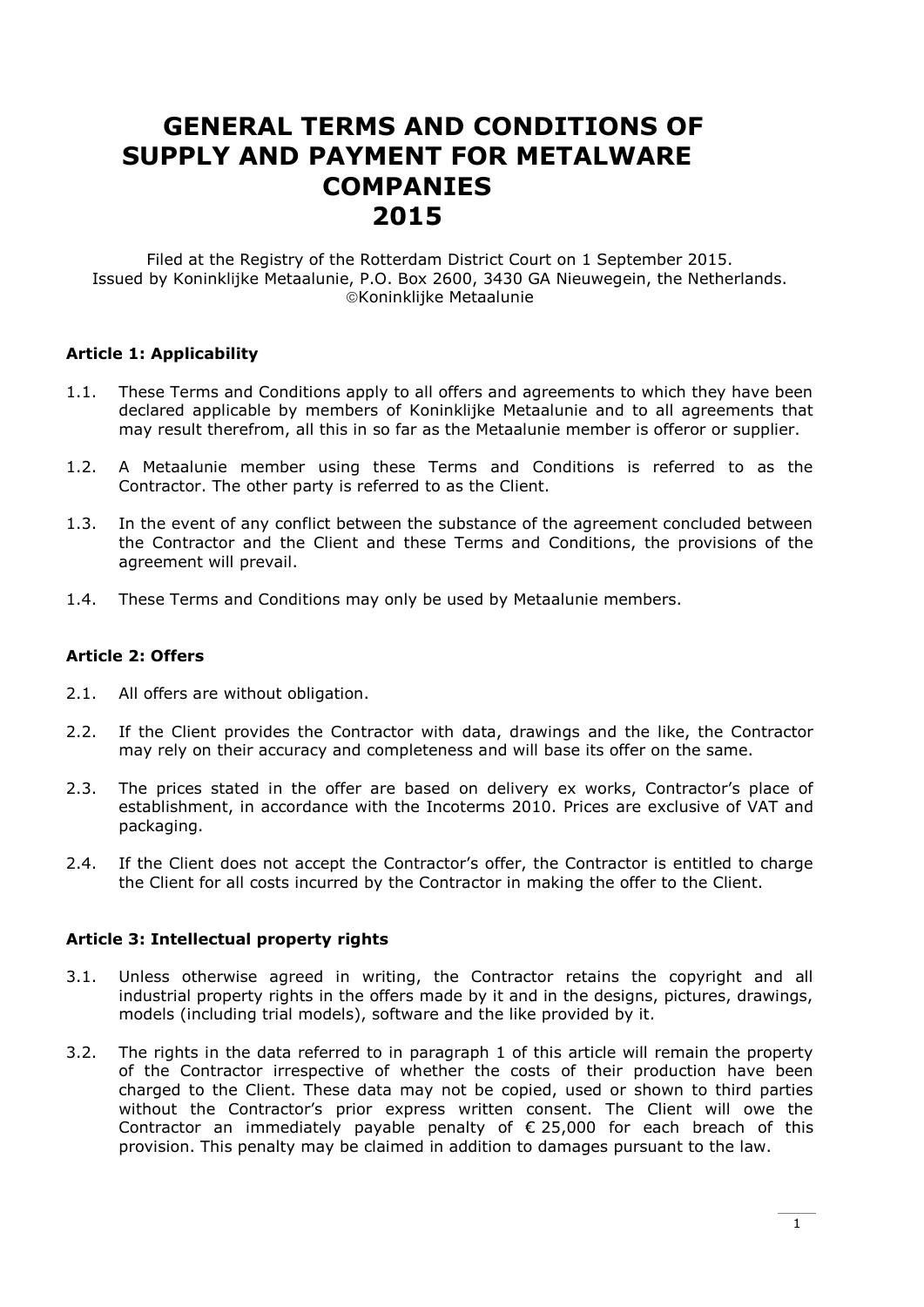3.3. On the Contractor's first demand, the Client must return the data provided to it as referred to in paragraph 1 of this Article within the time limit set by the Contractor. Upon breach of this provision, the Client will owe the Contractor an immediately payable penalty of  $\epsilon$  1,000 per day. This penalty may be claimed in addition to damages pursuant to the law.

# **Article 4: Advice and information provided**

- 4.1. The Client cannot derive any rights from advice or information it obtains from the Contractor if this does not relate to the assignment.
- 4.2. If the Client provides the Contractor with data, drawings and the like, the Contractor may rely on their accuracy and completeness in the performance of the agreement.
- 4.3. The Client indemnifies the Contractor from and against all liability to third parties relating to use of the advice, drawings, calculations, designs, materials, samples, models and the like provided by or on behalf of the Client.

# **Article 5: Delivery period / performance period**

- 5.1. The delivery period and/or performance period will be set by the Contractor on an approximate basis.
- 5.2. In setting the delivery period and/or performance period, the Contractor will assume that it will be able to perform the assignment under the conditions known to it at that time.
- 5.3. The delivery period and/or performance period will only commence once agreement has been reached on all commercial and technical details, all necessary data, final and approved drawings and the like are in the Contractor's possession, the agreed payment or instalment has been received *and* the necessary conditions for performance of the assignment have been satisfied.

# 5.4.

- a. In the event of circumstances that differ from those that were known to the Contractor when it set the delivery period and/or performance period, it may extend the delivery period and/or performance period by such period as it needs to perform the assignment under such circumstances. If the work cannot be incorporated into the Contractor's schedule, it will be performed as soon as the Contractor's schedule so permits.
- b. In the event of any contract addition, the delivery period and/or performance period will be extended by such period as the Contractor needs to (cause to) supply the materials and parts for such work and to perform the contract addition. If the contract addition cannot be incorporated into the Contractor's schedule, the work will be performed as soon as the Contractor's schedule so permits.
- c. If the Contractor suspends its obligations, the delivery period and/or performance period will be extended by the duration of the suspension. If the continuation of the work cannot be incorporated into the Contractor's schedule, the work will be performed as soon as the Contractor's schedule so permits.
- 5.5. The Client is required to pay all costs incurred by the Contractor as a result of delay affecting the delivery period and/or performance period as referred to in paragraph 4 of this article.
- 5.6. In no event will the Client be entitled to damages or termination of the agreement if the delivery period and/or performance period is/are exceeded.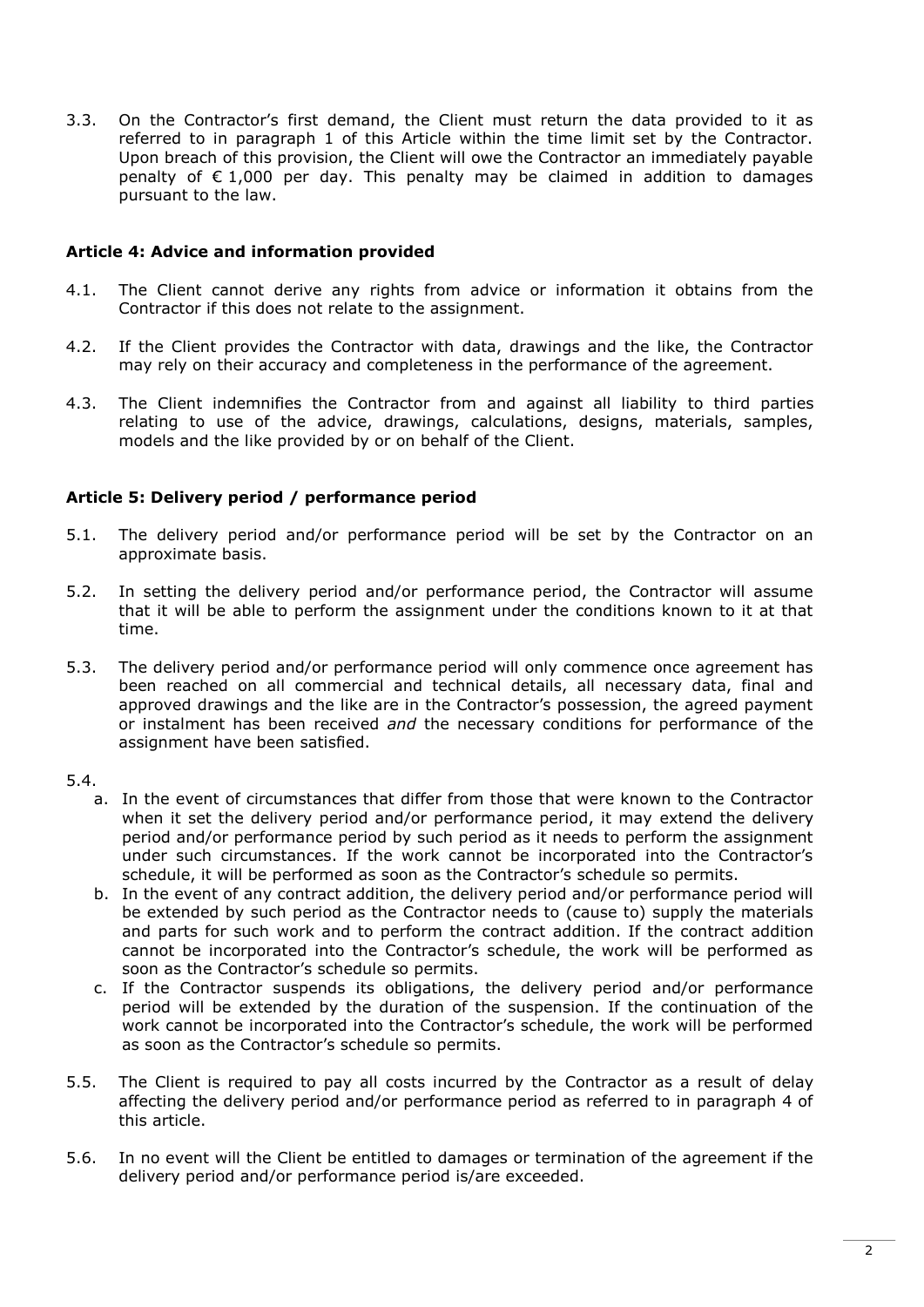# **Article 6: Risk and costs of making one or more prototypes**

- 6.1. The costs associated with the development of one or more prototypes will be borne by the Client.
- 6.2. The proper functioning of one or more prototypes of a particular product made at the Client's request cannot be warranted by the Contractor.

# **Article 7: Moulds, models, model plates, tools, etc.**

- 7.1. Moulds, models, model plates, tools and the like made by the Contractor remain the property of the Contractor even when the Client has paid for them in full or in part. These auxiliary materials will be kept by the Contractor at the Client's expense and risk for a maximum period of one year after the last order.
- 7.2. Moulds, models, model plates, tools and the like intended for long-term use that are made available to the Contractor by the Client or that become the Client's property, will be kept by the Contractor at the Client's expense and risk for a maximum period of one year after the last order. If the Client does not request the return of its goods by the expiry of the period stated above, and also fails to collect these goods within one month of a written request by the Contractor, the Contractor will be entitled to make free use of the aforementioned goods.
- 7.3. The costs of modifying or modernising moulds, models, model plates, tools and the like that have been made on assignment, or of repairing wear and tear of the same, will be borne by the Client.

# **Article 8: Quantities**

Upward and downward deviations of up to 10% of the quantity assigned are permitted. The Client is obliged to purchase and pay (pro rata) for the quantities delivered within these margins.

# **Article 9: Transfer of risk**

- 9.1 Delivery will be made ex works, Contractor's place of establishment, in accordance with the Incoterms 2010. The risk attached to the good passes to the Client at the time the Contractor makes the good available to the Client.
- 9.2 Notwithstanding the provisions in paragraph 1 of this article, the Client and Contractor may agree that the Contractor will arrange for transport. In that event, the risk of storage, loading, transport and unloading will be borne by the Client. The Client may insure itself against these risks.

# **Article 10: Price change**

10.1 The Contractor may pass on to the Client any increase in costing factors occurring after conclusion of the agreement.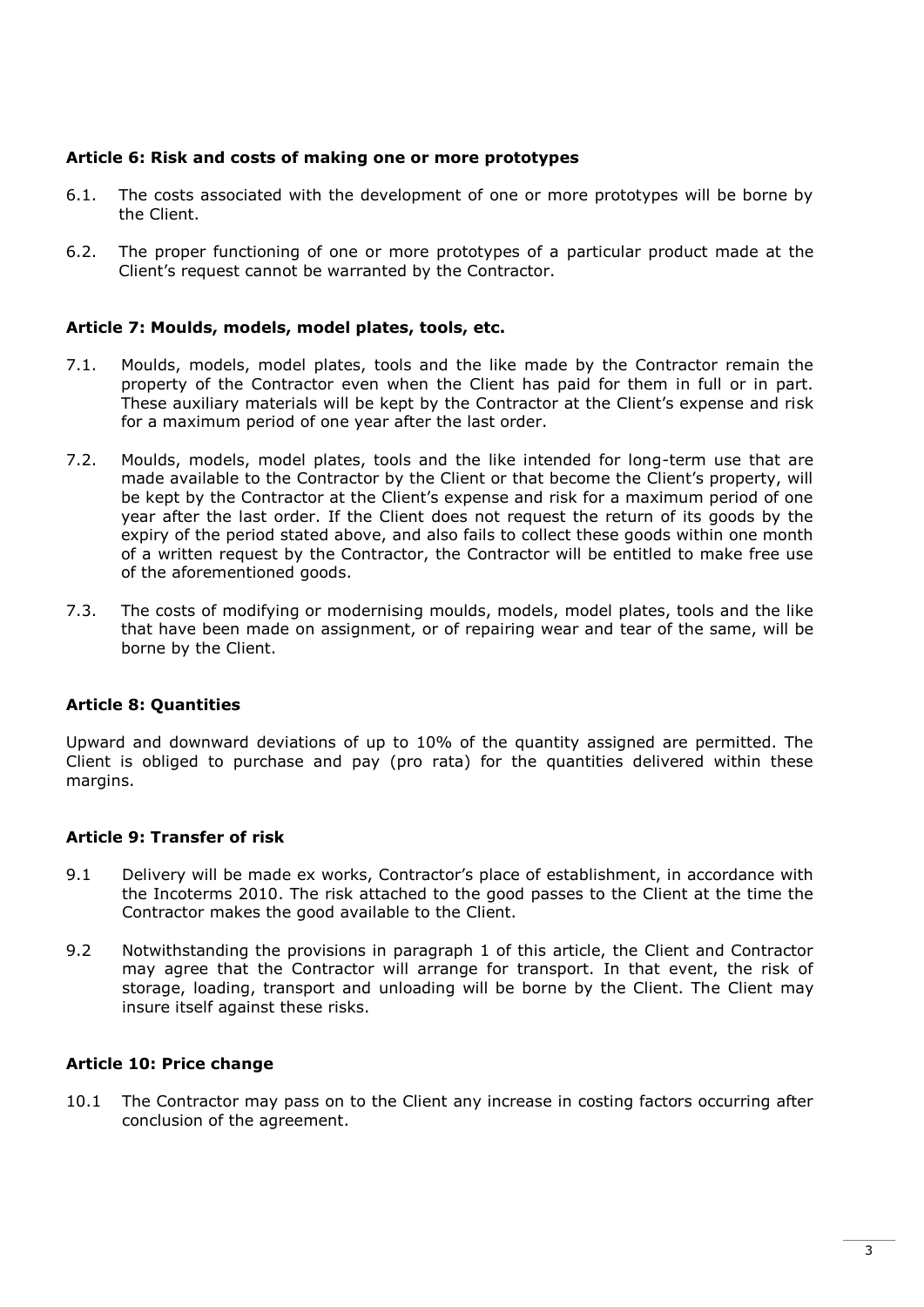- 10.2 The Client will be obliged to pay the price increase as referred to in paragraph 1 of this article on any of the occasions below, such at the discretion of the Contractor:
	- a. upon the occurrence of the price increase;
	- b. at the same time as payment of the principal sum;
	- c. on the next agreed payment deadline.

#### **Article 11: Force majeure**

- 11.1 The Contractor is entitled to suspend performance of its obligations if it is temporarily prevented from performing its contractual obligations to the Client due to force majeure.
- 11.2 Force majeure is understood to mean, inter alia, the circumstance of failure by suppliers, the Contractor's subcontractors or transport companies engaged by the Contractor to perform their obligations or perform them in good time, weather conditions, earthquakes, fire, power failure, loss, theft or destruction of tools or materials, road blocks, strikes or work stoppages and import or trade restrictions.
- 11.3 If the Contractor's temporary inability to perform lasts for more than six months, it will no longer be entitled to suspend performance. On expiry of this deadline, the Client and the Contractor may terminate the agreement with immediate effect, but only as regards such part of the obligations that has not yet been performed.
- 11.4 In the event of force majeure where performance is or becomes permanently impossible, both parties are entitled to terminate the agreement with immediate effect as regards such part of the obligations that has not yet been performed.
- 11.5 The parties will not be entitled to compensation for damage suffered or to be suffered as a result of suspension or termination as referred to in this article.

# **Article 12: Changes to the work**

- 12.1 Changes to the work will in any event result in contract variations if:
	- a. the design, specifications or contract documents are changed;
	- b. the information provided by the Client is not factually accurate;
	- c. quantities diverge by more than 10% from the estimates.
- 12.2 Contract additions will be charged on the basis of the pricing factors applicable at the time the contract addition is performed. Contract deductions will be charged on the basis of the pricing factors applicable at the

time the agreement was concluded.

- 12.3 The Client will be obliged to pay the price of the contract addition as referred to in paragraph 1 of this article on any of the occasions below, such at the discretion of the Contractor:
	- a. when the contract addition arises;
	- b. at the same time as payment of the principal sum;
	- c. on the next agreed payment deadline.
- 12.4 If the sum of the contract deduction exceeds that of the contract addition, in the final settlement the Contractor may charge the Client 10% of the difference. This provision does not apply to contract deductions that result from a request by the Contractor.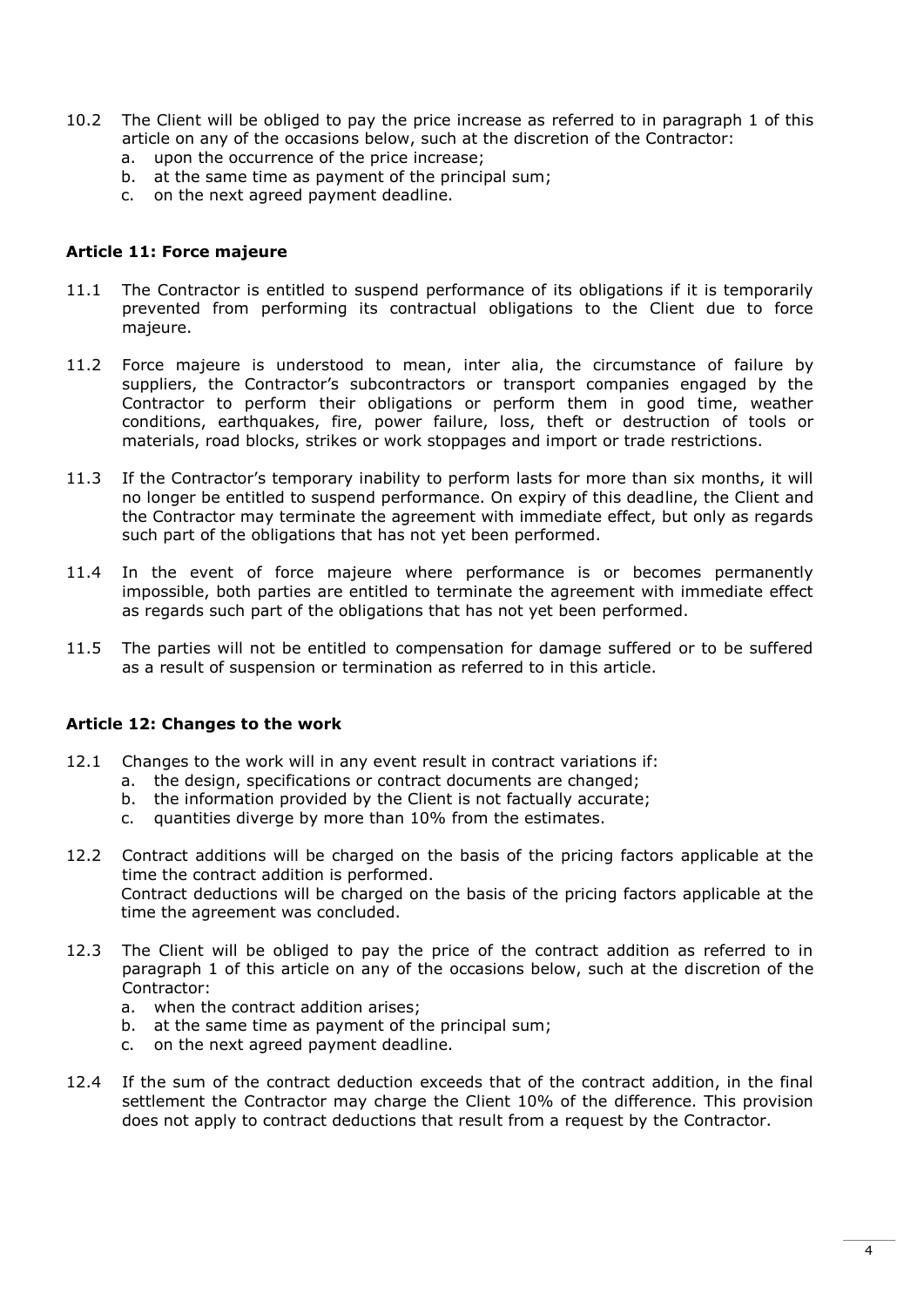# **Article 13: Liability**

- 13.1 In the event of an attributable failure, the Contractor is obliged to perform its contractual obligations as yet.
- 13.2 The Contractor's obligation to pay damages, irrespective of the legal basis, is limited to damage for which the Contractor is insured under an insurance policy taken out by it or on its behalf, but will never exceed the amount paid out under this insurance in the relevant case.
- 13.3 If, for any reason whatsoever, the Contractor cannot invoke the limitation in paragraph 2 of this article, the obligation to pay damages will be limited to a maximum of 15% of the total assignment amount (excluding VAT). If the agreement comprises parts or partial deliveries, the obligation to pay damages is limited to a maximum of 15% (excluding VAT) of the assignment amount of that part or that partial delivery.
- 13.4 The following do not qualify for compensation:
	- a. consequential loss. Consequential loss is understood to include, inter alia, business interruption loss, production loss, loss of profit, transport costs and travel and accommodation expenses. The Client may insure itself against this damage if possible;
	- b. damage to goods in or under its care, custody or control. Such damage includes damage caused as a result of or during the performance of the work to goods on which work is being performed or to goods situated in the vicinity of the work site. The Client may insure itself against such damage if it so desires;
	- c. damage caused by the intent or wilful recklessness of agents or non-management employees of the Contractor.
- 13.5 The Contractor is not liable for damage to material provided by or on behalf of the Client where that damage is the result of improper processing.
- 13.6 The Client indemnifies the Contractor from and against all claims by third parties on account of product liability as a result of a defect in a product supplied by the Client to a third party and that consisted, entirely or partially, of products and/or materials supplied by the Contractor. The Client is obliged to compensate all damage suffered by the Contractor in this respect, including the full costs of defence.

# **Article 14: Claims in the event of any defects and warranty**

- 14.1. The Contractor only gives a warranty where such has been explicitly agreed in writing.
- 14.2. When the Contractor has given a warranty, the Contractor guarantees the soundness of the goods delivered for the agreed warranty period. If it transpires that the agreed performance was not properly executed, the Contractor will decide whether to properly execute it as yet or to credit the Client for a proportionate part of the invoice amount. If the Contractor chooses to properly execute the performance as yet, it will determine the manner and time of execution itself. If the agreed performance consisted (entirely or partially) of the processing of material provided by the Client, the Client must provide new material at its own risk and expense.
- 14.3. Parts or materials that are repaired or replaced by the Contractor must be sent to the Contractor by the Client.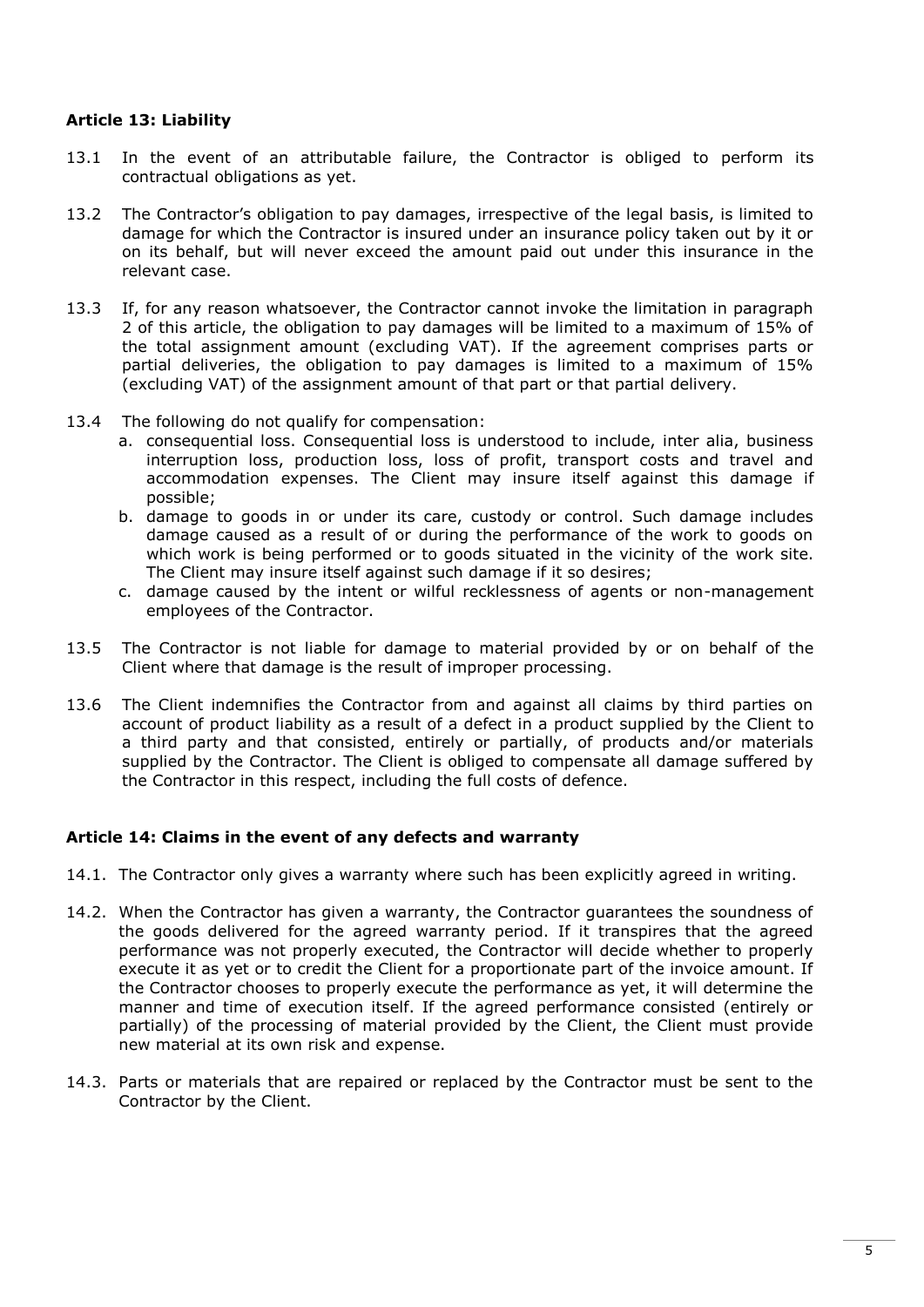- 14.4. The Client bears the expense of:
	- a. all costs of transport or dispatch;
	- b. costs of disassembly and assembly;
	- c. travel and accommodation expenses.
- 14.5. The Client must in all cases offer the Contractor the opportunity to remedy any defect or to perform the processing again.
- 14.6. The Client may only invoke any agreed warranty and/or entitlement to repair once it has satisfied all its obligations to the Contractor.
- 14.7. a. If any warranty is agreed upon, no warranty is given for defects resulting from:
	- normal wear and tear;
	- improper use;
	- lack of maintenance or improper maintenance;
	- installation, fitting, modification or repair by the Client or third parties;
	- defects in or unsuitability of goods originating from, or prescribed by, the Client;
	- defects in or unsuitability of materials or auxiliary materials used by the Client.
	- b. No warranty is given in respect of:
		- goods supplied that were not new at the time of delivery;
		- parts for which a manufacturer's warranty has been provided.
- 14.8. The provisions of paragraphs 2 to 7 of this article apply mutatis mutandis to any claims by the Client based on breach of contract, non-conformity, any agreed warranty or on any other basis whatsoever.
- 14.9. The Client may not transfer any agreed warranty rights or other entitlements to repair.

# **Article 15: Obligation to complain**

- 15.1 The Client can no longer invoke a defect in performance if it does not make a written complaint to the Contractor in respect thereof within fourteen days of the date it discovered, or should reasonably have discovered, the defect.
- 15.2 On pain of forfeiture of all rights, the Client must submit complaints regarding the amount invoiced to the Contractor in writing within the payment deadline. If the payment deadline is longer than thirty days, the Client must complain no later than thirty days after the date of the invoice.

# **Article 16: Failure to take delivery of goods**

- 16.1 Upon expiry of the delivery period, the Client is obliged to take delivery of the good or goods forming the subject of the agreement at the agreed location.
- 16.2 The Client must lend all cooperation that can be reasonably expected from it to enable the Contractor to make the delivery.
- 16.3 If the Client does not take delivery of goods, such goods will be stored at the risk and expense of the Client.
- 16.4 Upon breach of the provisions in paragraphs 1 and/or 2 of this article, the Client will owe the Contractor a penalty of  $\epsilon$  250 per day, to a maximum of  $\epsilon$  25,000. This penalty may be claimed in addition to damages pursuant to the law.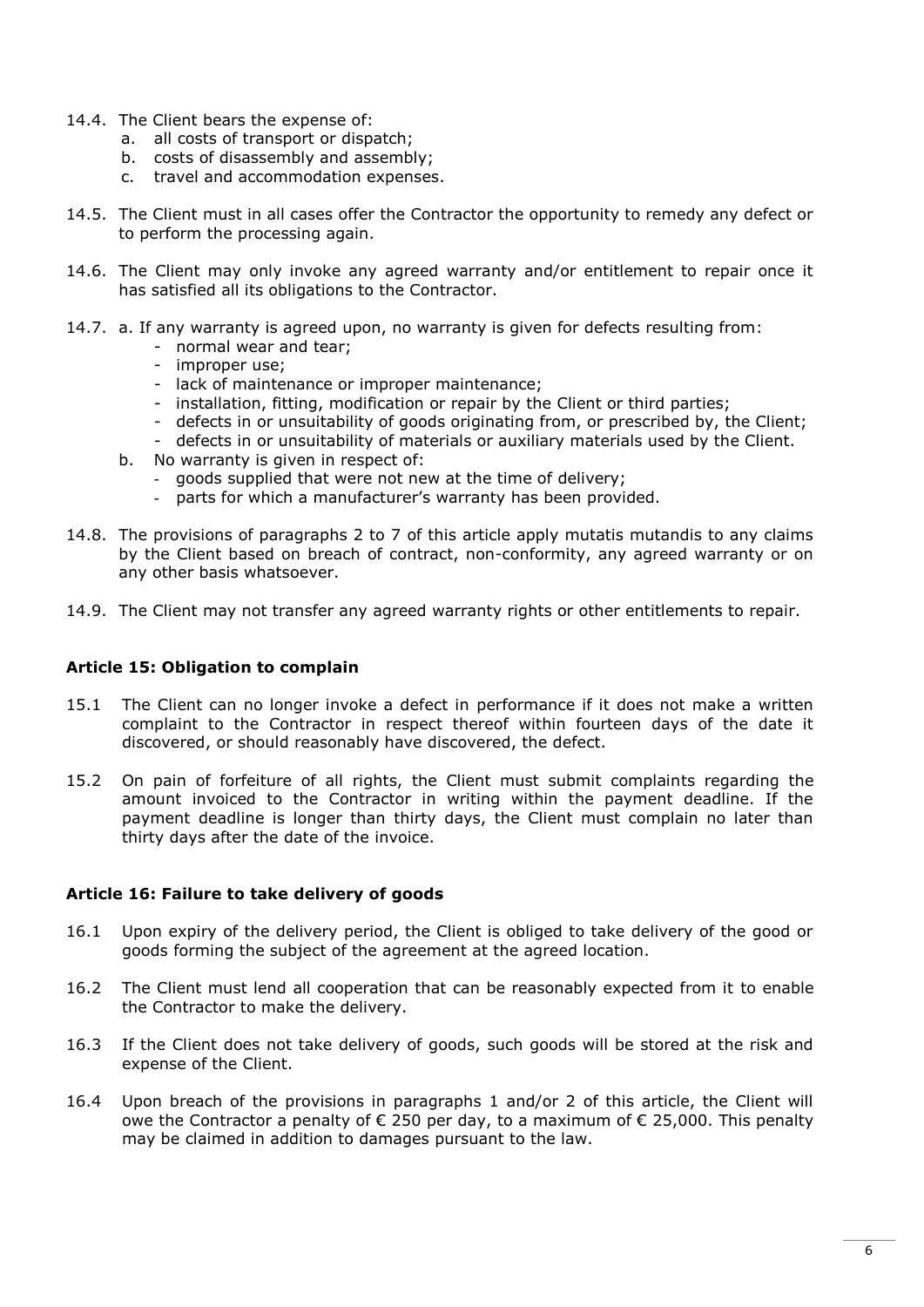# **Article 17: Payment**

- 17.1. Payment will be made at the Contractor's place of establishment or to an account to be designated by the Contractor.
- 17.2. Unless agreed otherwise, payment will be made as follows:
	- a. in cash where sale is at the service desk;
	- b. in the case of larger objects, projects or transactions in instalments:
		- 40% of the total price upon assignment;
		- 50% of the total price after supply of the material or, if delivery of the material is not included in the assignment, after commencement of the work; 10% of the total price upon completion;
	- c. in all other cases, within fourteen days of the date of the invoice.
- 17.3. If the Client fails to comply with its payment obligation, instead of paying the sum of money agreed it will be obliged to comply with a request by the Contractor for tender of payment.
- 17.4. The right of the Client to set off or suspend amounts it is owed by the Contractor is excluded, save in the event of the Contractor's bankruptcy or if statutory debt rescheduling applies to the Contractor.
- 17.5. Irrespective of whether the Contractor has fully executed the agreed performance, everything that is or will be owed to it by the Client under the agreement is immediately due and payable if:
	- a. a deadline for payment has been exceeded;
	- b. an application has been made for the Client's bankruptcy or suspension of payments;
	- c. attachment is levied on the Client's goods or claims;
	- d. the Client (a company) is dissolved or wound up;
	- e. the Client (a natural person) requests to be admitted to statutory debt rescheduling, is placed under guardianship or dies.
- 17.6. If payment is not made within the agreed payment deadline, the Client will immediately owe interest to the Contractor. The interest rate is 12% per annum, but is equal to the statutory interest rate if the latter rate is higher. When calculating interest, part of a month is regarded as a whole month.
- 17.7. The Contractor is authorised to set off its debts to the Client against amounts owed by the Client to companies affiliated with the Contractor. In addition, the Contractor is authorised to set off amounts owed to it by the Client against debts to the Client of companies affiliated with the Contractor. Further, the Contractor is authorised to set off its debts to the Client against amounts owed to the Contractor by companies affiliated with the Client. Affiliated companies are understood to mean the companies belonging to the same group, within the meaning of Article 2:24b Dutch Civil Code, and participating interests within the meaning of Article 2:24c Dutch Civil Code.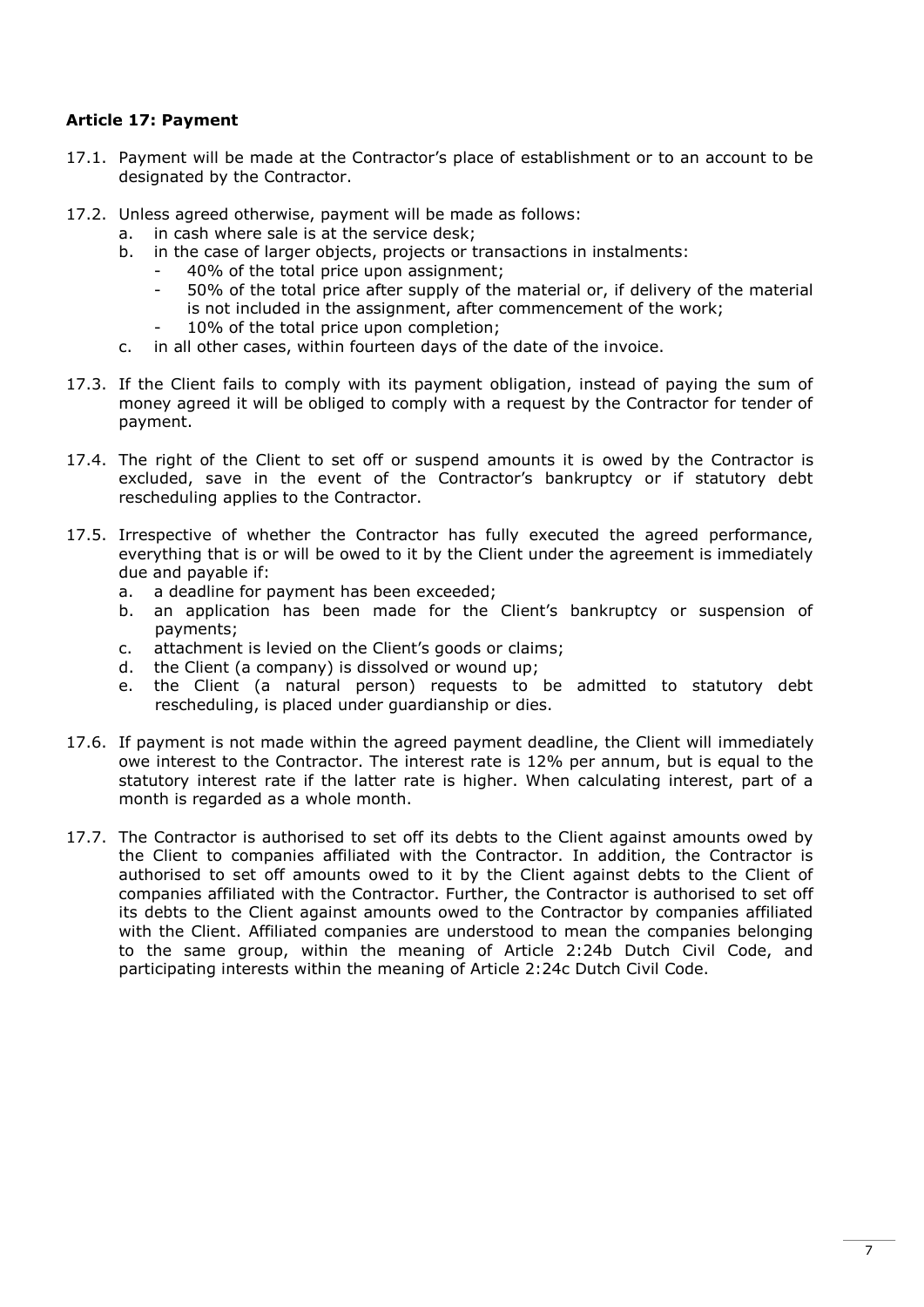17.8. If payment is not made within the agreed payment deadline, the Client will owe the Contractor all extrajudicial costs, with a minimum of  $\epsilon$  75.

These costs will be calculated on the basis of the following table (principal sum plus interest):

on the first  $\epsilon$  3,000 15% on any additional amount up to  $\epsilon$  6,000 10% on any additional amount up to  $\epsilon$  15,000 8% on any additional amount up to  $\epsilon$  60,000 5% on any additional amount from € 60,000 3%

The extrajudicial costs actually incurred will be owed if these are higher than they would be according to the above calculation.

17.9. If judgment is rendered in favour of the Contractor in legal proceedings, all costs that it has incurred in relation to these proceedings will be borne by the Client.

# **Article 18: Security**

- 18.1. Irrespective of the agreed payment conditions, upon the first demand of the Contractor the Client is obliged to provide such security for payment as the Contractor deems sufficient. If the Client does not comply with such demand within the period set, it will immediately be in default. In that event, the Contractor is entitled to terminate the agreement and to recover its damage from the Client.
- 18.2. The Contractor will retain ownership of any goods delivered as long as the Client:
	- a. fails or will fail in the performance of its obligations under this agreement or other agreements;
	- b. has not paid debts that have arisen due to non-performance of the aforementioned agreements, such as damage, penalties, interest and costs.
- 18.3. As long as the goods delivered are subject to retention of title, the Client may not encumber or alienate the same other than in the ordinary course of its business.
- 18.4. Once the Contractor has invoked its retention of title, it may take possession of the goods delivered. The Client will lend its full cooperation to this end.
- 18.5. The Contractor has a right of pledge and a right of retention in respect of all goods that are or will be held by it for any reason whatsoever and for all claims it has or might acquire against the Client in respect of anyone seeking their surrender.
- 18.6. If, after the goods have been delivered to the Client by the Contractor in accordance with the agreement, the Client has met its obligations, the retention of title will be revived with regard to such goods if the Client does not meet its obligations under any agreement subsequently concluded.

# **Article 19: Termination of the agreement**

If the Client wishes to terminate the agreement without the Contractor being in default, and the Contractor agrees to this, the agreement will be terminated by mutual consent. In that case, the Contractor is entitled to compensation for all financial loss, such as loss suffered, loss of profit and costs incurred.